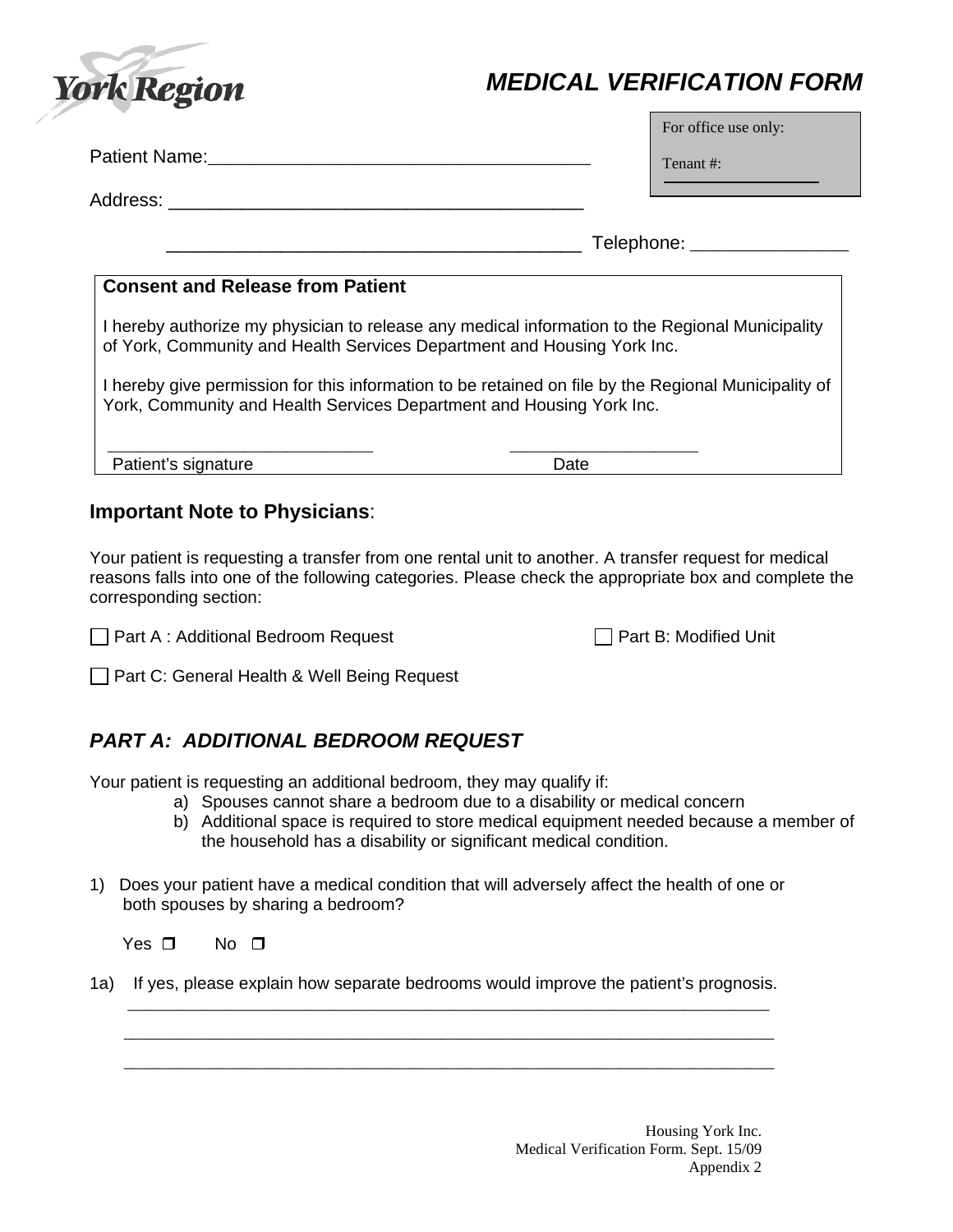2) As a result of the medical condition does the patient require space to store medical supplies or medical equipment? Yes  $\square$  No  $\square$ 

If yes, please check the boxes that apply:

- 
- Commode chair Scooter  $\Box$  Oxygen tanks
- $\Box$  Hover lift  $\Box$  Wheelchair
- 
- 
- 
- $\Box$  Nebulizer/compressor  $\Box$  Other (please explain): \_\_\_\_\_\_\_\_\_\_\_\_\_\_\_\_\_\_\_\_\_\_\_\_\_
- 
- *PART B: MODIFED UNIT REQUEST*

Your patient is requesting an accessible unit which will have varying degrees of modifications (i.e. widened doorways, hallways, roll-in shower, etc…)

1) Does your patient require a mobility aid (e.g. wheelchair, scooter, walker)?

Yes  $\Box$  No  $\P$ 

2) In what situations does your patient use the mobility aid? Please explain.

\_\_\_\_\_\_\_\_\_\_\_\_\_\_\_\_\_\_\_\_\_\_\_\_\_\_\_\_\_\_\_\_\_\_\_\_\_\_\_\_\_\_\_\_\_\_\_\_\_\_\_\_\_\_\_\_\_\_\_\_\_\_\_\_\_\_\_\_

\_\_\_\_\_\_\_\_\_\_\_\_\_\_\_\_\_\_\_\_\_\_\_\_\_\_\_\_\_\_\_\_\_\_\_\_\_\_\_\_\_\_\_\_\_\_\_\_\_\_\_\_\_\_\_\_\_\_\_\_\_\_\_\_\_\_\_

 \_\_\_\_\_\_\_\_\_\_\_\_\_\_\_\_\_\_\_\_\_\_\_\_\_\_\_\_\_\_\_\_\_\_\_\_\_\_\_\_\_\_\_\_\_\_\_\_\_\_\_\_\_\_\_\_\_\_\_\_\_\_\_\_\_\_\_\_\_\_\_\_\_\_\_ \_\_\_\_\_\_\_\_\_\_\_\_\_\_\_\_\_\_\_\_\_\_\_\_\_\_\_\_\_\_\_\_\_\_\_\_\_\_\_\_\_\_\_\_\_\_\_\_\_\_\_\_\_\_\_\_\_\_\_\_\_\_\_\_\_\_\_\_\_\_\_\_\_\_\_

3) Does your patient have a deteriorating medical condition that will increase the need for unit modifications? If yes, please explain.

\_\_\_\_\_\_\_\_\_\_\_\_\_\_\_\_\_\_\_\_\_\_\_\_\_\_\_\_\_\_\_\_\_\_\_\_\_\_\_\_\_\_\_\_\_\_\_\_\_\_\_\_\_\_\_\_\_\_\_\_\_\_\_\_\_\_\_\_\_\_\_\_\_\_\_

## *PART C: GENERAL HEALTH & WELL BEING REQUEST*

Your patient is requesting a transfer to a different unit due to medical reasons.

1) How is the patient's existing unit having an adverse affect on the patient's health?

 \_\_\_\_\_\_\_\_\_\_\_\_\_\_\_\_\_\_\_\_\_\_\_\_\_\_\_\_\_\_\_\_\_\_\_\_\_\_\_\_\_\_\_\_\_\_\_\_\_\_\_\_\_\_\_\_\_\_\_\_\_\_\_\_\_\_\_\_\_\_\_\_\_\_\_ \_\_\_\_\_\_\_\_\_\_\_\_\_\_\_\_\_\_\_\_\_\_\_\_\_\_\_\_\_\_\_\_\_\_\_\_\_\_\_\_\_\_\_\_\_\_\_\_\_\_\_\_\_\_\_\_\_\_\_\_\_\_\_\_\_\_\_\_\_\_\_\_\_\_\_

2) Please explain how a transfer to a different unit would improve the patient's prognosis? \_\_\_\_\_\_\_\_\_\_\_\_\_\_\_\_\_\_\_\_\_\_\_\_\_\_\_\_\_\_\_\_\_\_\_\_\_\_\_\_\_\_\_\_\_\_\_\_\_\_\_\_\_\_\_\_\_\_\_\_\_\_\_\_\_\_\_\_\_\_\_\_\_\_\_

\_\_\_\_\_\_\_\_\_\_\_\_\_\_\_\_\_\_\_\_\_\_\_\_\_\_\_\_\_\_\_\_\_\_\_\_\_\_\_\_\_\_\_\_\_\_\_\_\_\_\_\_\_\_\_\_\_\_\_\_\_\_\_\_\_\_\_\_\_\_\_\_\_\_\_

\_\_\_\_\_\_\_\_\_\_\_\_\_\_\_\_\_\_\_\_\_\_\_\_\_\_\_\_\_\_\_\_\_\_\_\_\_\_\_\_\_\_\_\_\_\_\_\_\_\_\_\_\_\_\_\_\_\_\_\_\_\_\_\_\_\_\_\_\_\_\_\_\_\_\_

\_\_\_\_\_\_\_\_\_\_\_\_\_\_\_\_\_\_\_\_\_\_\_\_\_\_\_\_\_\_\_\_\_\_\_\_\_\_\_\_\_\_\_\_\_\_\_\_\_\_\_\_\_\_\_\_\_\_\_\_\_\_\_\_\_\_\_\_\_\_\_\_\_\_\_

Housing York Inc. Medical Verification Form. Sept. 15/09 Appendix 2